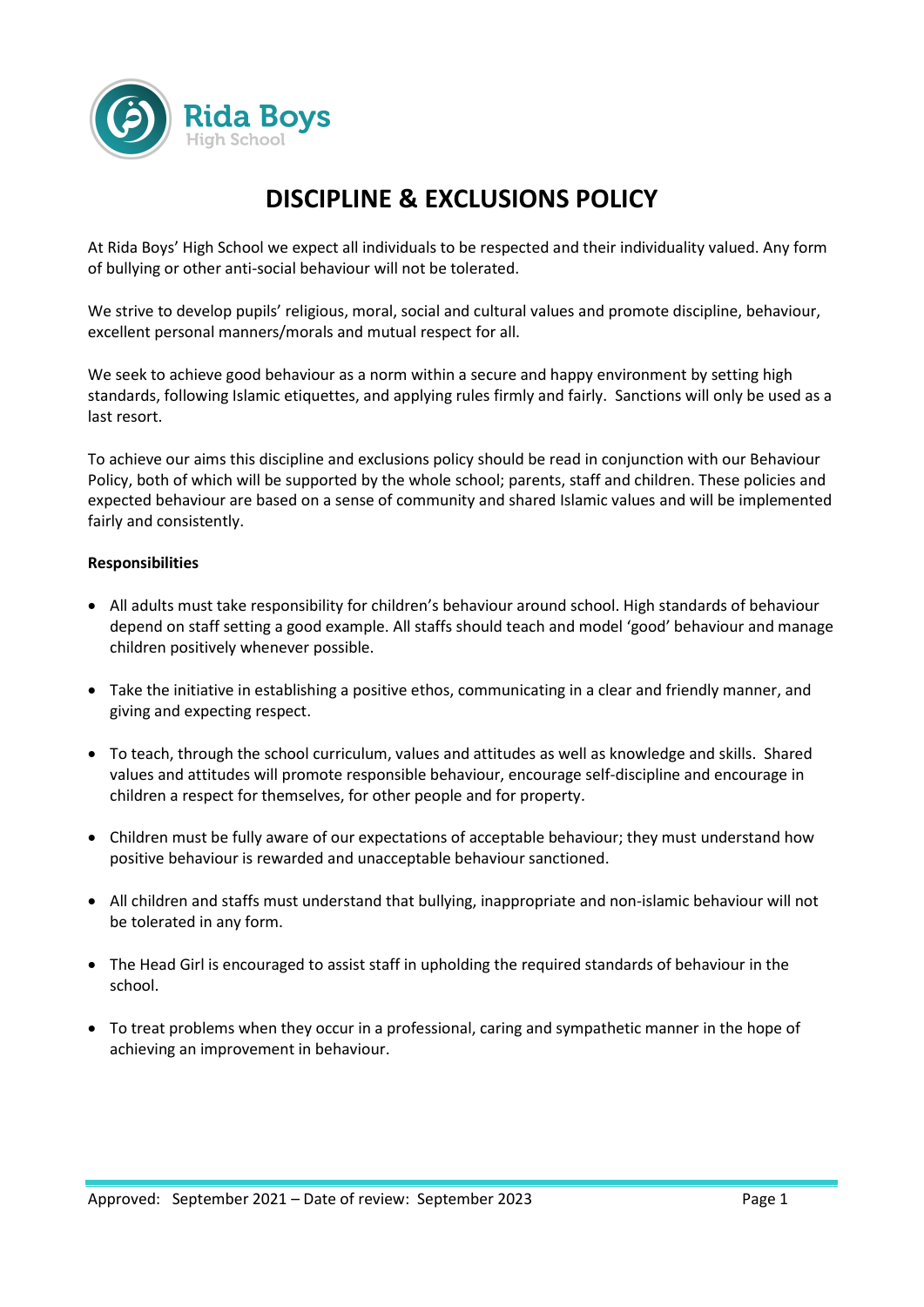## **Recognising Positive Behaviour**

Whenever a child has achieved a goal, however small or large, it has to be recognised. The school acknowledges that pupils work better when their good work and good behaviour is recognised. Teachers will praise pupils on their good behaviour, enthusiasm and hard work verbally or by writing positive comments in the planner or on their work.

Incentives such as stamps in planners, star of the week, term certificates, table points, prizes are seen as a motivating force for positive behaviour.

Most children respond to this positive approach, where their efforts are seen to be valued, and hence make considerable efforts to improve their work, and, where necessary, their behaviour.

## **Negative Behaviour**

Regarding unacceptable behaviour, children need to know where the bounds of acceptable behaviour lie, as this is a part of growing up. School rules should be obvious and clearly displayed.

Problems are normal when children are learning and testing the boundaries of acceptable behaviour. Our achievement is tested not by the absence of problems, but rather by the way we deal with them. In addressing problems, we should be;

- Be positive and build relationships
- Know our pupils as individuals
- Do not shout
- Keep calm and do not over react
- Listen as it will earn respect
- Ascertain the facts and judge only when certain
- Avoid sarcasm and humiliation as it will breed resentment
- Carry out any threats and be consistent, firm and fair
- Follow up problems to their conclusion
- Avoid collective punishment
- Use punishments only as a last resort
- Communicate with relevant staff on any action taken

Any unacceptable behaviour is dealt with by the staff member working with the child in a caring, supportive and fair manner, with some flexibility regarding the age and understanding of the child.

We need to remind ourselves that the vast majority of our pupils are co-operative and supportive. In dealing with the few who present problems a successful resolution is more likely to be achieved if we can establish our authority firmly and calmly.

Each case is treated individually. Children are made aware that they are responsible for their own actions and that breaking rules will lead to reprimands.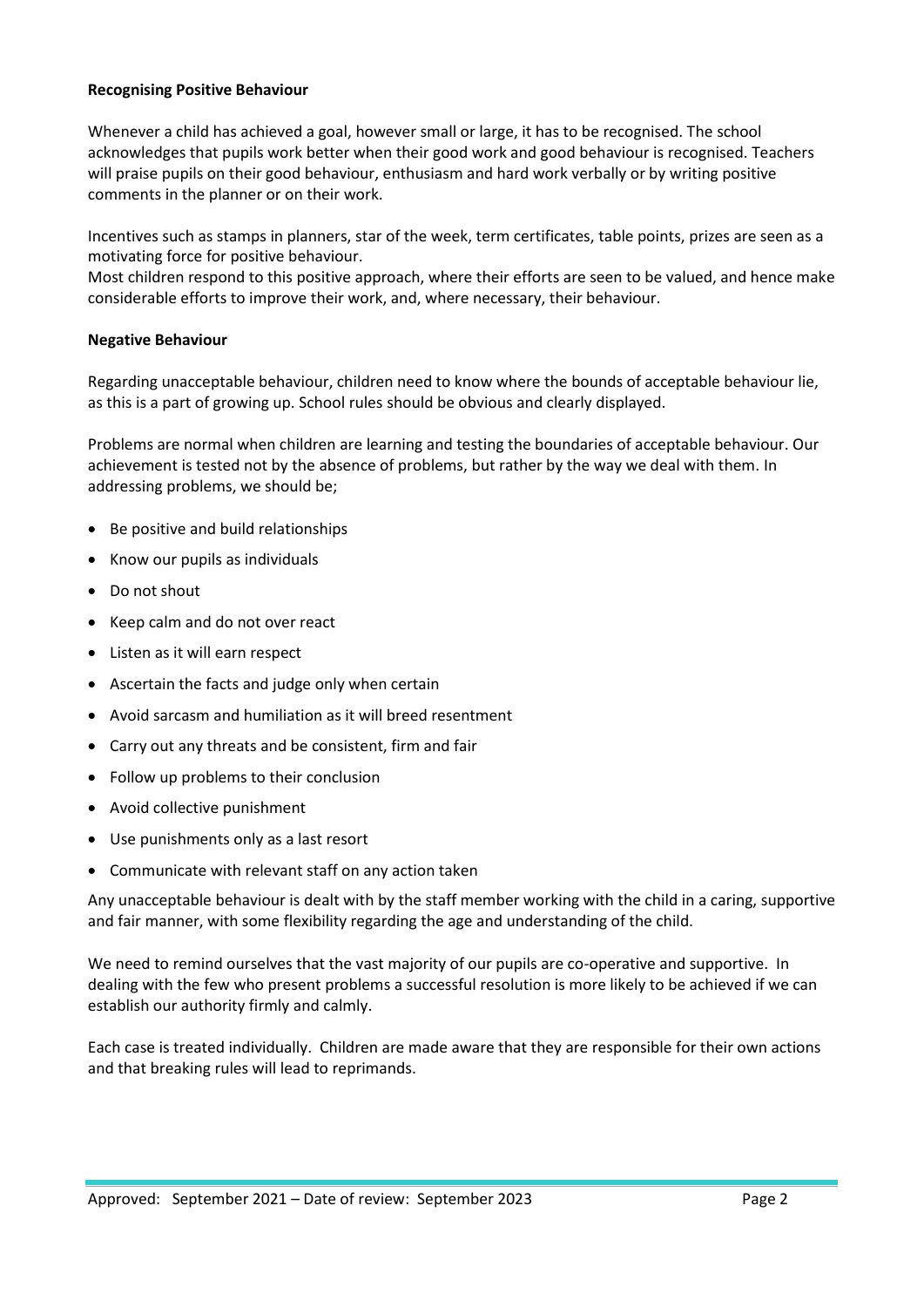## **Dealing with Negative Behaviour**

At all times staff should encourage good behaviour through praise and rewards and treat each child equally and fairly. No member of staff must in any way physically chastise a child.

Teachers may use the following approaches to challenge behaviour, depending on each child's needs:

- Tell the child what is required in simple terms, rather than explaining the unwanted behaviour
- Talk to the child discuss what has happened to find out why the child behaves as he does
- Redirect to another activity
- Set targets and give rewards
- Move the child from the group to work on her own
- Repeating work or additional work
- Withdrawal of privileges eg. Break etc

If the unacceptable behaviour carries on, the child will be spoken to by the SMT and if this fails, the child will be put in isolation. Sanctions above phase 5 (punishment 2), the parents/ carers will be notified through a letter. (Please refer to our Behaviour Policy)

Cases of extreme misbehaviour may need to be brought directly to the attention of the governing body. The parent/carer will be requested to come into school. We believe that a successful partnership between parents and the school can bring out the best in children.

## **Children with Identifiable Behaviour Difficulties**

Children who may have identifiable behaviour difficulties will be treated in ways advised by specialists in this field.

All staff should adopt a positive approach to improving behaviour in order to reward effort and build selfesteem. Staff should work in partnership with those who know the child to:

- Find out why the child behaves as he/she does
- Understand the factors that influence a child's behaviour
- Identify early warning signs that indicate possible behaviours are developing

This approach will help to ensure that early and preventative intervention is the norm.

#### **Recording**

Comments and further sanctions will be recorded on the relevant trackers. Any escalation will be recorded in the school discipline and exclusion folder.

## **Exclusions**

If a child's behaviour is constantly of concern. Exclusion needs to be considered. This would only happen in the very last resort.